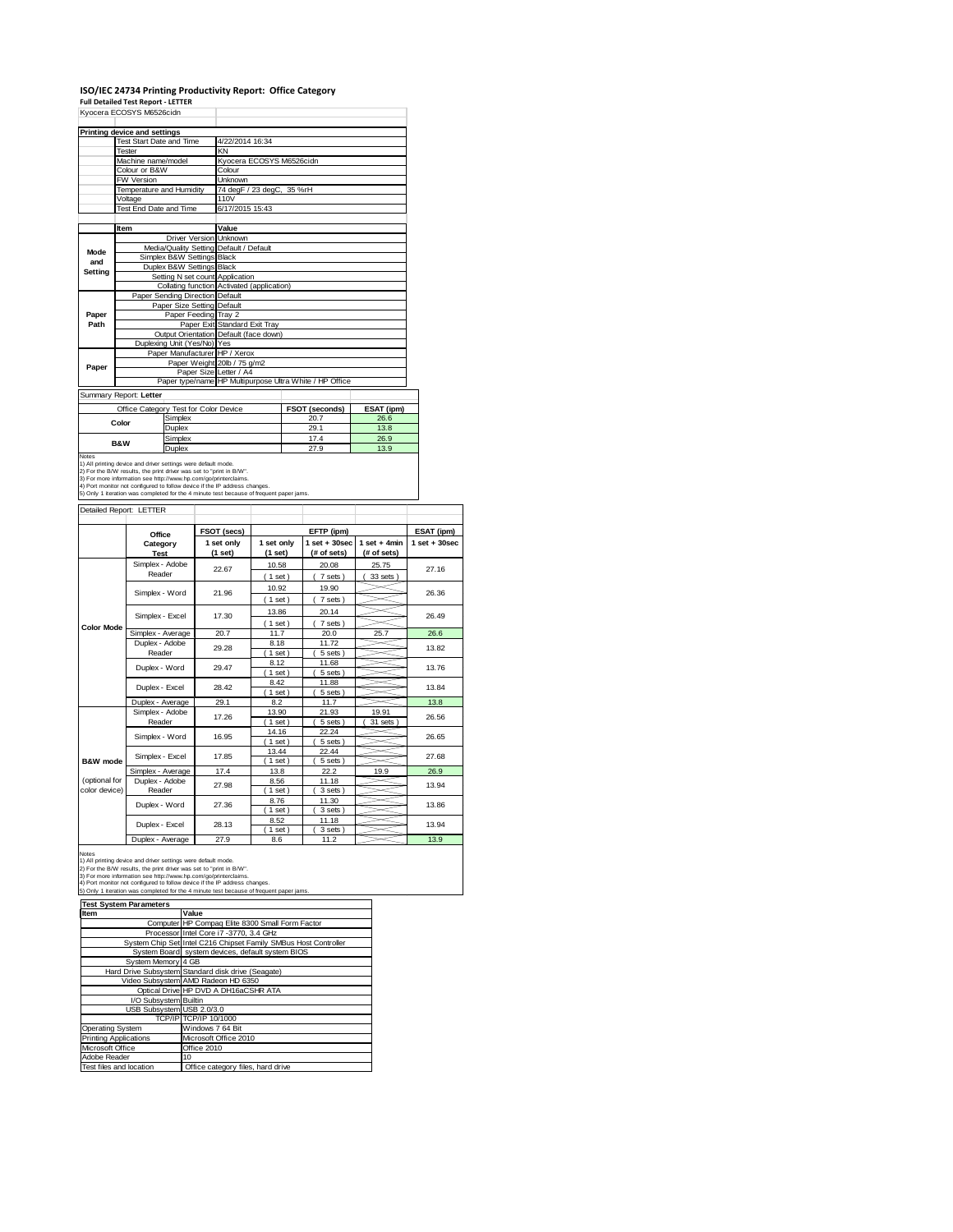#### **ISO/IEC 24734 Printing Productivity Report: Office Category**

**Full Detailed Test Report ‐ A4** Kyocera ECOSYS M6526cidn

|                     | <b>NYUCER ECOSTS IVIOSZOCIUM</b>                                                                                                     |                                 |    |                                                                               |            |      |                                                         |                |                   |
|---------------------|--------------------------------------------------------------------------------------------------------------------------------------|---------------------------------|----|-------------------------------------------------------------------------------|------------|------|---------------------------------------------------------|----------------|-------------------|
|                     | <b>Printing device and settings</b>                                                                                                  |                                 |    |                                                                               |            |      |                                                         |                |                   |
|                     | Test Start Date and Time                                                                                                             |                                 |    | 4/22/2014 16:34                                                               |            |      |                                                         |                |                   |
|                     | Tester                                                                                                                               |                                 | KN |                                                                               |            |      |                                                         |                |                   |
|                     | Machine name/model                                                                                                                   |                                 |    | Kyocera ECOSYS M6526cidn                                                      |            |      |                                                         |                |                   |
|                     | Colour or B&W                                                                                                                        |                                 |    | Colour                                                                        |            |      |                                                         |                |                   |
|                     | FW Version                                                                                                                           |                                 |    | Unknown                                                                       |            |      |                                                         |                |                   |
|                     | Temperature and Humidity                                                                                                             |                                 |    | 74 degF / 23 degC, 35 %rH                                                     |            |      |                                                         |                |                   |
|                     | Voltage                                                                                                                              |                                 |    | 110V                                                                          |            |      |                                                         |                |                   |
|                     | Test End Date and Time                                                                                                               |                                 |    | 6/17/2015 15:43                                                               |            |      |                                                         |                |                   |
|                     |                                                                                                                                      |                                 |    |                                                                               |            |      |                                                         |                |                   |
|                     | Item                                                                                                                                 |                                 |    | Value                                                                         |            |      |                                                         |                |                   |
|                     |                                                                                                                                      |                                 |    | Driver Version Unknown                                                        |            |      |                                                         |                |                   |
| Mode                |                                                                                                                                      | Media/Quality Setting           |    | Default / Default                                                             |            |      |                                                         |                |                   |
| and                 |                                                                                                                                      | Simplex B&W Settings Black      |    |                                                                               |            |      |                                                         |                |                   |
| Setting             |                                                                                                                                      | Duplex B&W Settings             |    | <b>Black</b>                                                                  |            |      |                                                         |                |                   |
|                     |                                                                                                                                      |                                 |    | Setting N set count Application<br>Collating function Activated (application) |            |      |                                                         |                |                   |
|                     |                                                                                                                                      | Paper Sending Direction Default |    |                                                                               |            |      |                                                         |                |                   |
|                     |                                                                                                                                      | Paper Size Setting Default      |    |                                                                               |            |      |                                                         |                |                   |
| Paper               |                                                                                                                                      | Paper Feeding Tray 2            |    |                                                                               |            |      |                                                         |                |                   |
| Path                |                                                                                                                                      |                                 |    | Paper Exit Standard Exit Tray                                                 |            |      |                                                         |                |                   |
|                     |                                                                                                                                      |                                 |    | Output Orientation Default (face down)                                        |            |      |                                                         |                |                   |
|                     |                                                                                                                                      | Duplexing Unit (Yes/No) Yes     |    |                                                                               |            |      |                                                         |                |                   |
|                     |                                                                                                                                      |                                 |    | Paper Manufacturer HP / Xerox                                                 |            |      |                                                         |                |                   |
| Paper               | Paper Weight 20lb / 75 g/m2                                                                                                          |                                 |    |                                                                               |            |      |                                                         |                |                   |
|                     | Paper Size Letter / A4                                                                                                               |                                 |    |                                                                               |            |      |                                                         |                |                   |
|                     |                                                                                                                                      |                                 |    |                                                                               |            |      | Paper type/name HP Multipurpose Ultra White / HP Office |                |                   |
|                     | Summary Report: A4                                                                                                                   |                                 |    |                                                                               |            |      |                                                         |                |                   |
|                     | Office Category Test for Color Device                                                                                                |                                 |    |                                                                               |            |      | FSOT (seconds)                                          | ESAT (ipm)     |                   |
|                     |                                                                                                                                      | Simplex                         |    |                                                                               |            |      | 22.8                                                    | 25.3           |                   |
|                     | Colour                                                                                                                               | Duplex                          |    |                                                                               |            | 34.1 |                                                         | 13.4           |                   |
|                     |                                                                                                                                      | Simplex                         |    |                                                                               |            |      | 18.0                                                    | 26.0           |                   |
|                     | <b>B&amp;W</b>                                                                                                                       | Duplex                          |    |                                                                               |            | 28.6 |                                                         | 13.5           |                   |
| <b>Notes</b>        |                                                                                                                                      |                                 |    |                                                                               |            |      |                                                         |                |                   |
|                     | 1) All printing device and driver settings were default mode.<br>2) For the B/W results, the print driver was set to "print in B/W". |                                 |    |                                                                               |            |      |                                                         |                |                   |
|                     | 3) For more information see http://www.hp.com/go/printerclaims.                                                                      |                                 |    |                                                                               |            |      |                                                         |                |                   |
|                     | 4) Port monitor not configured to follow device if the IP address changes.                                                           |                                 |    |                                                                               |            |      |                                                         |                |                   |
|                     | 5) Only 1 iteration was completed for the 4 minute test because of frequent paper jams.                                              |                                 |    |                                                                               |            |      |                                                         |                |                   |
| Detailed Report: A4 |                                                                                                                                      |                                 |    |                                                                               |            |      |                                                         |                |                   |
|                     |                                                                                                                                      |                                 |    |                                                                               |            |      |                                                         |                |                   |
|                     |                                                                                                                                      |                                 |    | FSOT (secs)                                                                   |            |      | EFTP (ipm)                                              |                | ESAT (ipm)        |
|                     | Office<br>Category                                                                                                                   |                                 |    | 1 set only                                                                    | 1 set only |      | $1$ set + 30sec                                         | $1$ set + 4min | $1$ set $+30$ sec |
|                     | Test                                                                                                                                 |                                 |    | (1 set)                                                                       | (1 set)    |      | (# of sets)                                             | (# of sets)    |                   |
|                     |                                                                                                                                      |                                 |    |                                                                               |            |      |                                                         |                |                   |
|                     | Simplex - Adobe<br>Reader                                                                                                            |                                 |    | 23.95                                                                         | 10.01      |      | 17.51                                                   | 23.76          | 25.83             |
|                     |                                                                                                                                      |                                 |    |                                                                               | (1 set)    |      | 5 sets)<br>7                                            | $30$ sets $)$  |                   |
|                     | Simplex - Word                                                                                                                       |                                 |    | 20.50                                                                         | 11.70      |      | 18.40                                                   |                | 25.05             |
|                     |                                                                                                                                      |                                 |    |                                                                               | (1 set)    |      | 5 sets)<br>$\epsilon$                                   |                |                   |
|                     |                                                                                                                                      |                                 |    |                                                                               | 10.07      |      | 17.35                                                   |                |                   |
| Colour              | Simplex - Excel                                                                                                                      |                                 |    | 23.83                                                                         | (1 set)    |      | 5 sets)<br>(                                            |                | 25.04             |
| Mode                | Simplex - Average                                                                                                                    |                                 |    | 22.8                                                                          | 10.5       |      | 17.7                                                    | 23.7           | 25.3              |
|                     | Duplex - Adobe                                                                                                                       |                                 |    |                                                                               | 6.82       |      | 9.44                                                    |                |                   |
|                     | Reader                                                                                                                               |                                 |    | 35.06                                                                         | (1 set)    |      | 3 sets)                                                 |                | 13.46             |
|                     |                                                                                                                                      |                                 |    |                                                                               | 7.52       |      | 10.02                                                   |                |                   |
|                     | Duplex - Word                                                                                                                        |                                 |    | 31.84                                                                         | (1 set)    |      | 3 sets)                                                 |                | 13.44             |
|                     |                                                                                                                                      |                                 |    |                                                                               |            |      |                                                         |                |                   |

13.44 6.82 9.52<br>
(1 set) (3 sets<br>
7.0 9.6 13.48 Duplex - Excel 35.11 - $(3 \text{ sets})$ <br> $9.6$ Puplex - Average 34.1 7.0 9.6 13.4<br>
Simplex - Adobe 17.81 13.47 21.64 25.13<br>
Reader 17.81 1.8et) (5 sets) (29 sets) 26.4 13.47 21.64 25.13<br>(1 set) (5 sets) (29 set 17.81 26.41  $\begin{array}{|c|c|c|c|c|}\n\hline\n(1 & \text{set}) & (5 & \text{sets}) & (29 & \text{sets}) \\
\hline\n13.79 & 21.30 & & & \n\end{array}$ 13.79 21.30<br>
(1 set) (5 sets<br>
12.91 20.86 ∖ Simplex - Word 17.40 ∍ 25.36  $(5 \text{ sets})$ Simplex - Excel 18.58 20.86 26.35 **B&W mode** ( 1 set ) ( 5 sets )<br>13.3 21.2 2 Simplex - Average 18.0 13.3 21.2 25.1 26.0 (optional for 8.38 10.92<br>
(1 set) (3 sets<br>
8.58 11.00 28.57 13.60 color device) **Reader**  $\leq$  $(1 \text{ set})$   $(3 \text{ sets})$ <br>8.58 11.00 Duplex - Word 27.91 ⋚ 13.50 ( 1 set ) ( 3 sets )<br>8.24 10.88  $\frac{8.24}{(1 \text{ set})}$ Duplex - Excel 29.07  $\leq$ 13.60 1 set ) ( 3 sets )<br>8.4 10.9 Duplex - Average | 28.6 | 8.4 | 10.9 | 13.5

Notes<br>1) All printing device and driver settings were default mode.<br>2) For the EW results, the print driver was set to "print in BW".<br>3) For more information see http://www.fp.com/go/printerclaims.<br>4) Port monitor not conf

| <b>Test System Parameters</b> |                                                                 |  |  |  |  |
|-------------------------------|-----------------------------------------------------------------|--|--|--|--|
| Item                          | Value                                                           |  |  |  |  |
|                               | Computer HP Compaq Elite 8300 Small Form Factor                 |  |  |  |  |
|                               | Processor Intel Core i7 -3770, 3.4 GHz                          |  |  |  |  |
|                               | System Chip Set Intel C216 Chipset Family SMBus Host Controller |  |  |  |  |
|                               | System Board system devices, default system BIOS                |  |  |  |  |
| System Memory 4 GB            |                                                                 |  |  |  |  |
|                               | Hard Drive Subsystem Standard disk drive (Seagate)              |  |  |  |  |
|                               | Video Subsystem AMD Radeon HD 6350                              |  |  |  |  |
|                               | Optical Drive HP DVD A DH16aCSHR ATA                            |  |  |  |  |
| I/O Subsystem Builtin         |                                                                 |  |  |  |  |
| USB Subsystem USB 2.0/3.0     |                                                                 |  |  |  |  |
|                               | TCP/IP TCP/IP 10/1000                                           |  |  |  |  |
| Operating System              | Windows 7 64 Bit                                                |  |  |  |  |
| <b>Printing Applications</b>  | Microsoft Office 2010                                           |  |  |  |  |
| Microsoft Office              | Office 2010                                                     |  |  |  |  |
| Adobe Reader                  | 10                                                              |  |  |  |  |
| Test files and location       | Office category files, hard drive                               |  |  |  |  |
|                               |                                                                 |  |  |  |  |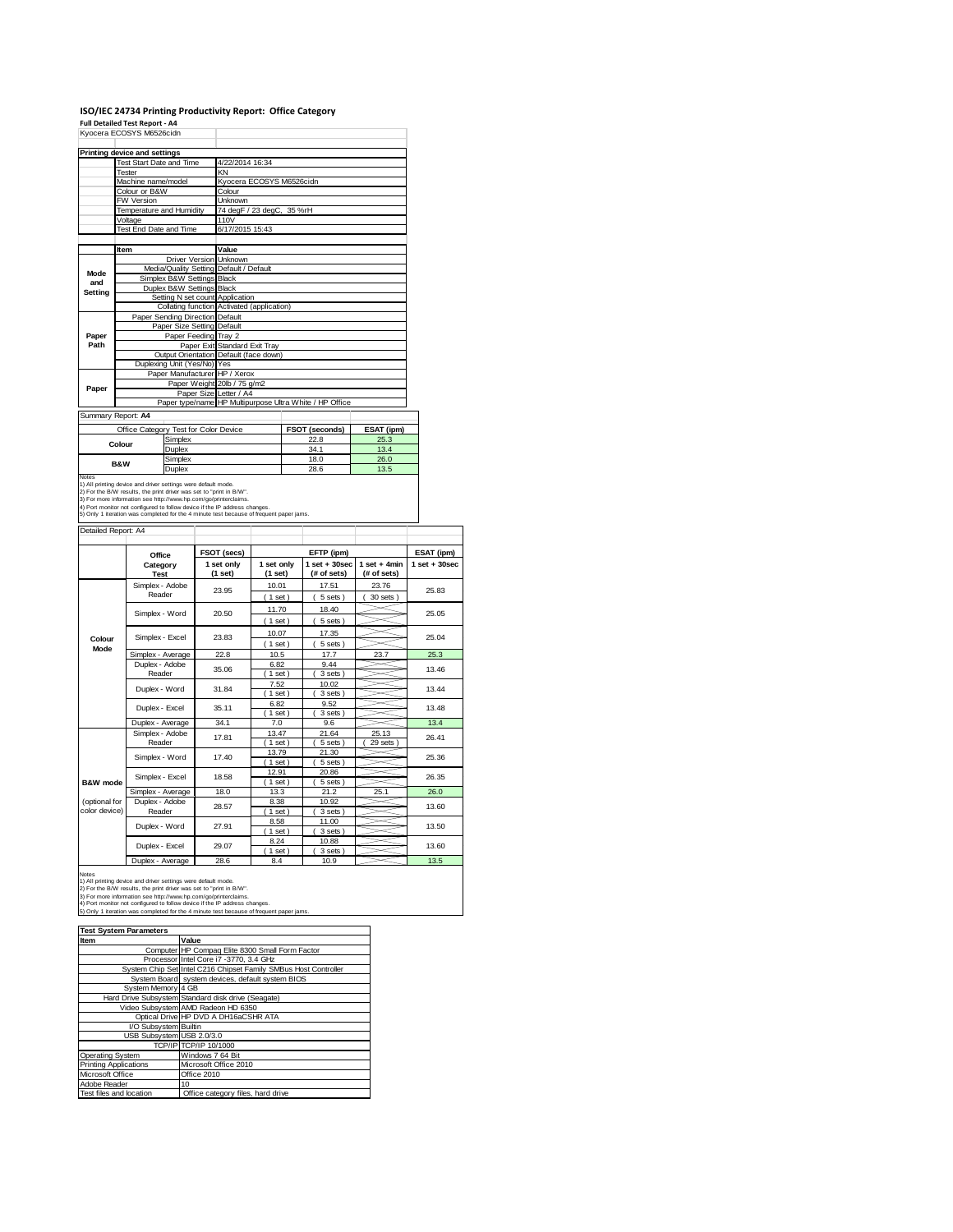# I**SO/IEC 17629 First Print Out Time Report: Office Category**<br>Full Detailed Test Report - LETTER<br>Kyocera ECOSYS M6526cidn

|             | KVOCETA EUUSTS MOSZOCION     |                                |
|-------------|------------------------------|--------------------------------|
|             | Printing device and settings |                                |
|             | Test Start Date and Time     | 4/17/2014 18:47                |
|             | Tester                       | KN                             |
|             | Machine name/model           | Kvocera ECOSYS M6526cidn       |
|             | Colour or B&W                | Colour                         |
|             | <b>FW Version</b>            | Unknown                        |
|             | Configuration (options)      | Default                        |
|             | Controller                   | Unknown                        |
|             | Printing device page count   | Not Specified                  |
|             | Printing supplies page count | Not Specified                  |
|             | Temperature and Humidity     | 76 degF / 25 degC, 20 %rH      |
|             | Voltage                      | 110V                           |
|             | Test End Date and Time       | 6/12/2015 14:16                |
|             |                              |                                |
|             | Item                         | Value                          |
| <b>Mode</b> | PDL and driver version       | Unknown                        |
| and         | Print Quality mode           | default                        |
| Setting     | <b>B&amp;W</b> settings      | default                        |
|             | Paper feed orientation       | Short Edge                     |
| Paper       | Paper type setting           | default                        |
|             | Paper feeding                | Standard cassette              |
|             | Paper exit                   | Standard exit tray             |
| Paper Path  | Output orientation           | default (face up or face down) |

**ISO First Page Out Time Summary Report: Office Category**

| Summary Report: Letter |         |                           |
|------------------------|---------|---------------------------|
|                        |         | FPOT from Ready (seconds) |
|                        | Simplex | 10.59                     |
| Color                  | Duplex  | 12.06                     |
| <b>B&amp;W</b>         | Simplex | 9.74                      |
|                        | Duplex  | 19.23                     |

Notes<br>1) All printing device and driver settings were default mode.<br>2) For the B/W results, the print driver was set to "print in B/W".<br>3) For more information see http://www.hp.com/go/printerclaims.<br>4) Port monitor not co

| ISO First Page Out Time Report: Office Category |                           |                   |                    |                              |                      |            |
|-------------------------------------------------|---------------------------|-------------------|--------------------|------------------------------|----------------------|------------|
| <b>Detailed Report: LETTER</b>                  |                           |                   |                    |                              |                      |            |
|                                                 |                           | Word<br>(seconds) | Excel<br>(seconds) | Adobe<br>Reader<br>(seconds) | Average<br>(seconds) | Delay Time |
|                                                 | FPOT from Ready - Simplex | 10.20             | 10.27              | 11.29                        | 10.59                | 21 Seconds |
|                                                 | FPOT from Ready - Duplex  | 11.84             | 11.97              | 12.34                        | 12.06                | 21 Seconds |
| <b>Color Mode</b>                               | FPOT from Sleep - Simplex |                   |                    | 31.93                        |                      | 75 Minutes |
|                                                 | Recovery Time             |                   |                    | 20.6                         |                      |            |
|                                                 | FPOT from Off - Simplex   |                   |                    | 0.00                         |                      |            |
|                                                 | Warm-up Time              |                   |                    | $-11.29$                     |                      |            |
|                                                 | FPOT from Ready - Simplex | 9.49              | 9.64               | 10.08                        | 9.74                 | 21 Seconds |
|                                                 | FPOT from Ready - Duplex  | 18.96             | 18.78              | 19.94                        | 19.23                | 21 Seconds |
| <b>B&amp;W Mode</b>                             | FPOT from Sleep - Simplex |                   |                    | 25.96                        |                      | 75 Minutes |
|                                                 | Recovery Time             |                   |                    | 15.9                         |                      |            |
|                                                 | FPOT from Off - Simplex   |                   |                    | 0.00                         |                      |            |
|                                                 | Warm-up Time              |                   |                    | $-10.08$                     |                      |            |

Notes<br>1) All printing device and driver settings were default mode.<br>2) For the B/W results, the print driver was set to "print in B/W".<br>3) For more information see http://www.hp.com/go/printerclaims.<br>4) Port monitor not co

|                                  | <b>Test System Parameters</b> |                                                       |  |  |
|----------------------------------|-------------------------------|-------------------------------------------------------|--|--|
|                                  | <b>Item</b>                   | Value                                                 |  |  |
|                                  | Computer                      | HP Compaq Elite 8300 Small Form Factor                |  |  |
|                                  | Processor                     | Intel Core i7 -3770, 3.4 GHz                          |  |  |
|                                  | System Chip Set               | Intel C216 Chipset Family SMBus Host Controller       |  |  |
|                                  | System Board                  | system devices, default system BIOS                   |  |  |
| Test                             | System Memory                 | 4 GB                                                  |  |  |
| System                           | <b>Hard Drive Subsystem</b>   | Standard disk drive (Seagate)                         |  |  |
|                                  | Video Subsystem               | AMD Radeon HD 6350                                    |  |  |
|                                  | <b>Optical Drive</b>          | HP DVD A DH16aCSHR ATA                                |  |  |
|                                  | I/O Subsystem                 | <b>Builtin</b>                                        |  |  |
|                                  | <b>USB Subsystem</b>          | USB 2.0/3.0                                           |  |  |
| Printing<br>Device<br>Connection | TCP/IP                        | 10/1000                                               |  |  |
|                                  | Operating System              | Windows 7 Business/Ultimate, 64 bit, Build 7601, SP 1 |  |  |
|                                  |                               | Microsoft Office 2010 SP2                             |  |  |
| Software                         | <b>Printing Applications</b>  | Adobe Reader 10.1.4                                   |  |  |
|                                  | <b>Print Driver</b>           | <b>Unknown</b>                                        |  |  |
|                                  |                               |                                                       |  |  |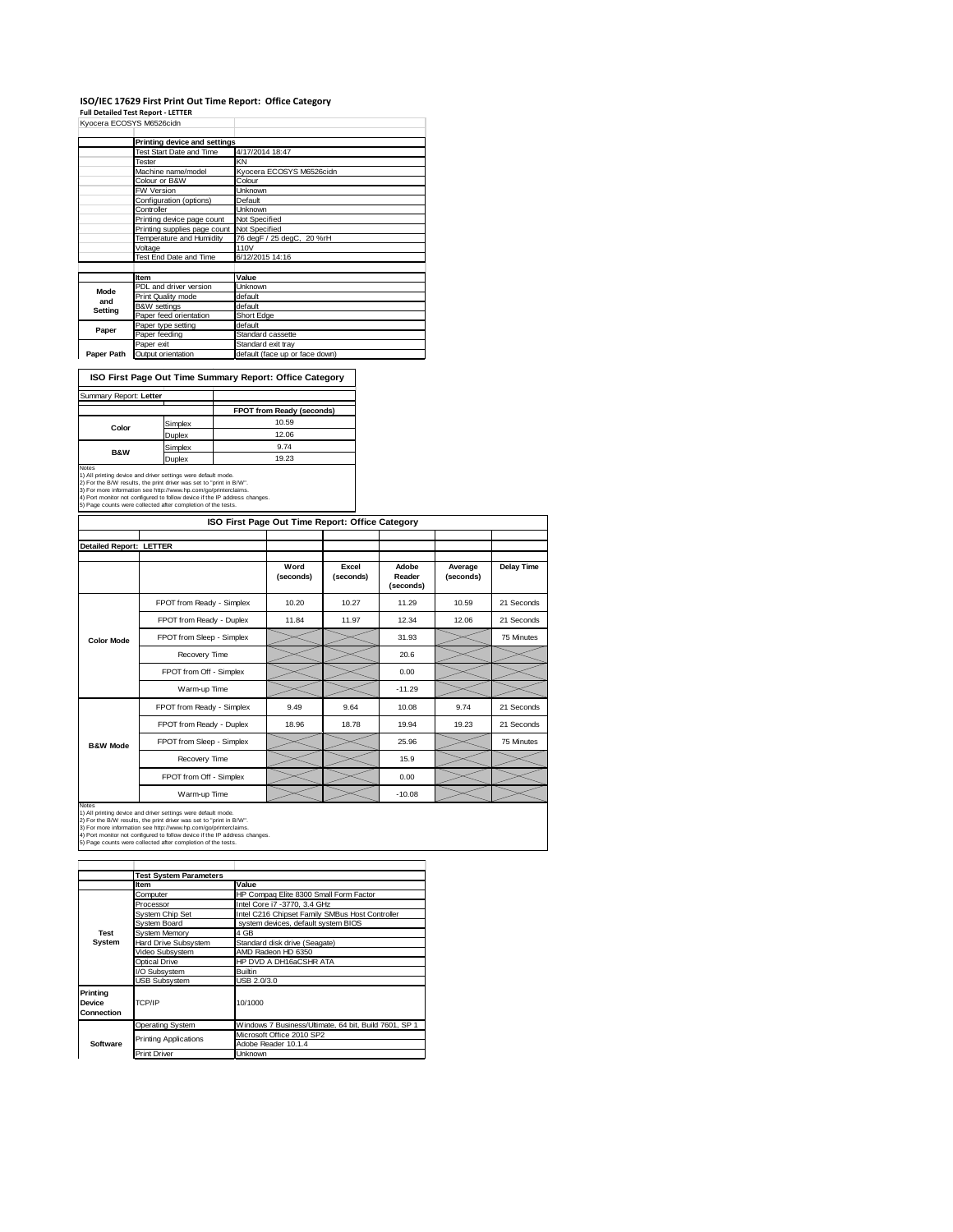#### **ISO/IEC 17629 First Print Out Time Report: Office Category**

т

**Full Detailed Test Report ‐ A4** Kyocera ECOSYS M6526cidn

|             | Printing device and settings |                                |
|-------------|------------------------------|--------------------------------|
|             | Test Start Date and Time     | 4/17/2014 18:47                |
|             | Tester                       | KN                             |
|             | Machine name/model           | Kyocera ECOSYS M6526cidn       |
|             | Colour or B&W                | Colour                         |
|             | <b>FW Version</b>            | Unknown                        |
|             | Configuration (options)      | Default                        |
|             | Controller                   | <b>Unknown</b>                 |
|             | Printing device page count   | Not Specified                  |
|             | Printing supplies page count | Not Specified                  |
|             | Temperature and Humidity     | 76 degF / 25 degC, 20 %rH      |
|             | Voltage                      | <b>110V</b>                    |
|             | Test End Date and Time       | 6/12/2015 14:16                |
|             |                              |                                |
|             | Item                         | Value                          |
| <b>Mode</b> | PDL and driver version       | Unknown                        |
| and         | Print Quality mode           | default                        |
| Setting     | <b>B&amp;W</b> settings      | default                        |
|             | Paper feed orientation       | Short Edge                     |
| Paper       | Paper type setting           | default                        |
|             | Paper feeding                | Standard cassette              |
|             | Paper exit                   | Standard exit tray             |
| Paper Path  | Output orientation           | default (face up or face down) |

**ISO First Page Out Time Summary Report: Office Category**

| Summary Report: A4       |         |                           |
|--------------------------|---------|---------------------------|
|                          |         | FPOT from Ready (seconds) |
| Colour                   | Simplex | 10.75                     |
|                          | Duplex  | 19.36                     |
| <b>B&amp;W</b>           | Simplex | 9.91                      |
|                          | Duplex  | 18.04                     |
| $\overline{\phantom{a}}$ |         |                           |

Notes<br>1) All printing device and driver settings were default mode.<br>2) For the B/W results, the print driver was set to "print in B/W".<br>3) For more information see http://www.hp.com/go/printerclaims.<br>4) Port monitor not co

| ISO First Page Out Time Report: Office Category |                           |                   |                    |                              |                      |                   |
|-------------------------------------------------|---------------------------|-------------------|--------------------|------------------------------|----------------------|-------------------|
|                                                 |                           |                   |                    |                              |                      |                   |
| Detailed Report: A4                             |                           |                   |                    |                              |                      |                   |
|                                                 |                           | Word<br>(seconds) | Excel<br>(seconds) | Adobe<br>Reader<br>(seconds) | Average<br>(seconds) | <b>Delay Time</b> |
|                                                 | FPOT from Ready - Simplex | 10.15             | 10.66              | 11.42                        | 10.75                | 21 Seconds        |
|                                                 | FPOT from Ready - Duplex  | 18.96             | 19.13              | 19.99                        | 19.36                | 21 Seconds        |
| <b>Colour Mode</b>                              | FPOT from Sleep - Simplex |                   |                    | 0.00                         |                      | 75 Minutes        |
|                                                 | Recovery Time             |                   |                    | 0.0                          |                      |                   |
|                                                 | FPOT from Off - Simplex   |                   |                    | 0.00                         |                      |                   |
|                                                 | Warm-up Time              |                   |                    | $-11.42$                     |                      |                   |
|                                                 | FPOT from Ready - Simplex | 9.51              | 10.08              | 10.14                        | 9.91                 | 21 Seconds        |
|                                                 | FPOT from Ready - Duplex  | 17.68             | 18.07              | 18.36                        | 18.04                | 21 Seconds        |
| <b>B&amp;W Mode</b>                             | FPOT from Sleep - Simplex |                   |                    | 25.95                        |                      | 75 Minutes        |
|                                                 | Recovery Time             |                   |                    | 15.8                         |                      |                   |
|                                                 | FPOT from Off - Simplex   |                   |                    | 0.00                         |                      |                   |
|                                                 | Warm-up Time              |                   |                    | $-10.14$                     |                      |                   |

Notes<br>1) All printing device and driver settings were default mode.<br>2) For the B/W results, the print driver was set to "print in B/W".<br>3) For more information see http://www.hp.com/go/printerclaims.<br>4) Port monitor not co

|                                  | <b>Test System Parameters</b> |                                                       |
|----------------------------------|-------------------------------|-------------------------------------------------------|
|                                  | <b>Item</b>                   | Value                                                 |
|                                  | Computer                      | HP Compaq Elite 8300 Small Form Factor                |
|                                  | Processor                     | Intel Core i7 -3770, 3.4 GHz                          |
|                                  | <b>System Chip Set</b>        | Intel C216 Chipset Family SMBus Host Controller       |
|                                  | System Board                  | system devices, default system BIOS                   |
| Test                             | System Memory                 | 4 GB                                                  |
| System                           | Hard Drive Subsystem          | Standard disk drive (Seagate)                         |
|                                  | Video Subsystem               | AMD Radeon HD 6350                                    |
|                                  | Optical Drive                 | HP DVD A DH16aCSHR ATA                                |
|                                  | I/O Subsystem                 | <b>Builtin</b>                                        |
|                                  | <b>USB Subsystem</b>          | USB 2.0/3.0                                           |
| Printina<br>Device<br>Connection | TCP/IP                        | 10/1000                                               |
|                                  | <b>Operating System</b>       | Windows 7 Business/Ultimate, 64 bit, Build 7601, SP 1 |
|                                  |                               | Microsoft Office 2010 SP2                             |
| Software                         | <b>Printing Applications</b>  | Adobe Reader 10.1.4                                   |
|                                  | <b>Print Driver</b>           | Unknown                                               |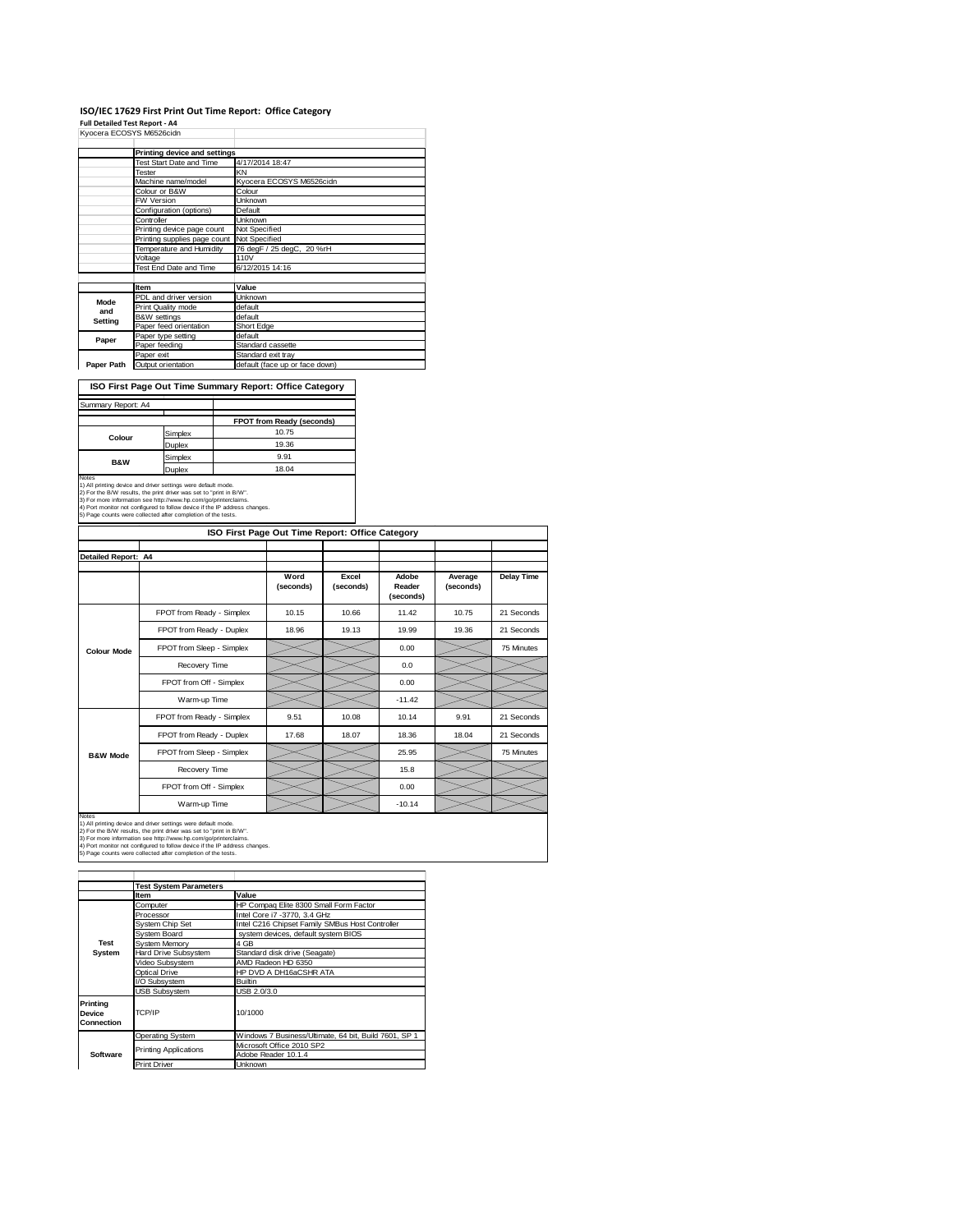# **ISO/IEC 29183 Copy Productivity Report Full Detailed Test Report ‐ LETTER** Kyocera ECOSYS M6526cidn

|             | Kyocera ECOSYS M6526cidn                 |                                                         |
|-------------|------------------------------------------|---------------------------------------------------------|
|             | <b>Machine Setup Information</b>         |                                                         |
|             | Test Start Date and Time 5/29/2014 14:12 |                                                         |
|             | <b>Tester KN</b>                         |                                                         |
|             |                                          | Machine name/model Kyocera ECOSYS M6526cidn             |
|             | Colour or B&W Colour                     |                                                         |
|             | FW Version Unknown                       |                                                         |
|             | Configuration (options) Not Specified    |                                                         |
|             |                                          | Temperature and Humidity 75 degF / 24 degC, 23 %rH      |
|             | Test End Date and Time: 6/3/2014 12:13   |                                                         |
|             |                                          |                                                         |
|             | Pre-set Item                             | <b>Pre-set Value</b>                                    |
|             | <b>Output Resolution Default</b>         |                                                         |
| <b>Mode</b> | Output Quality Default                   |                                                         |
|             |                                          | Copying Mode Colour for Colour and B&W for B&W          |
|             | Auto Density Adjustment Default          |                                                         |
|             |                                          | Collating function Set in Control Panel                 |
| Paper       | Paper Sending Direction Default          |                                                         |
|             | Paper Type Setting Default               |                                                         |
| Paper       | Paper Feeding Tray 2                     |                                                         |
| Path        | Paper Exit Default                       |                                                         |
|             |                                          | Face Up Exit Default (face down)                        |
|             | Fixing Capability Default                |                                                         |
| Temporary   | Image Quality Stability Default          |                                                         |
| Stop        | Capacity of Paper Default                |                                                         |
|             | Others None                              |                                                         |
|             |                                          |                                                         |
|             | Paper Manufacturer HP / Xerox            |                                                         |
|             |                                          | Paper Weight 20lb / 75 g/m2                             |
| Paper       | Paper Size Letter / A4                   |                                                         |
|             |                                          | Paper type/name HP Multipurpose Ultra White / HP Office |

| Summary Report: Letter                                                                                                                                                                                                                                                                                                                             |              |                    |
|----------------------------------------------------------------------------------------------------------------------------------------------------------------------------------------------------------------------------------------------------------------------------------------------------------------------------------------------------|--------------|--------------------|
|                                                                                                                                                                                                                                                                                                                                                    | <b>sFCOT</b> | sESAT (ipm)        |
| Color                                                                                                                                                                                                                                                                                                                                              | 9.2          | 27.3               |
| <b>B&amp;W</b>                                                                                                                                                                                                                                                                                                                                     | 9.3          | 27.7               |
| <b>Notes</b><br>First Copy Out and Copy Speed measured using ISO/IEC 29183, excludes<br>first<br>set of test documents. For more<br>http://www.hp.com/go/printerclaims. Exact speed varies depending on the<br>system configuration and document.<br>Note: Only 1 iteration was completed for the 4 minute test because of<br>frequent paper jams. |              | information<br>SAA |

| Detailed Report: LETTER |               |              |       |             |                |             |  |
|-------------------------|---------------|--------------|-------|-------------|----------------|-------------|--|
|                         |               | sFCOT (secs) |       | sEFTP (ipm) |                |             |  |
|                         | <b>Target</b> |              | 1copy | 1copy+30sec | 1copy+4minutes | sESAT (ipm) |  |
|                         | A             | 9.17         | 6.53  | 22.88       | 26.33          | 27.46       |  |
|                         |               |              |       | 16 sets     | 120 sets       |             |  |
|                         | B             | 9.15         | 6.55  | 22.67       |                | 27.13       |  |
|                         |               |              |       | 16 sets     |                |             |  |
| Color                   | C             | 9.15         | 6.56  | 23.04       |                | 27.36       |  |
|                         |               |              |       | 17 sets     |                |             |  |
|                         | D             | 9.14         | 6.56  | 23.19       |                | 27.60       |  |
|                         |               |              |       | 17 sets     |                |             |  |
|                         | Average       | 9.2          | 6.5   | 22.9        | 26.3           | 27.3        |  |
|                         | A             | 9.17         | 6.54  | 23.16       | 26.68          | 27.69       |  |
|                         |               |              |       | 17 sets     | 122 sets       |             |  |
|                         | B             | 9.29         | 6.45  | 22.94       |                | 27.65       |  |
|                         |               |              |       | 16 sets     |                |             |  |
| <b>B&amp;W</b>          | C             | 9.29         | 6.45  | 22.97       |                | 27.73       |  |
|                         |               |              |       | 16 sets     |                |             |  |
|                         | D             | 9.26         | 6.47  | 23.00       |                | 27.78       |  |
|                         |               |              |       | 16 sets     |                |             |  |
|                         | Average       | 9.3          | 6.4   | 23.0        | 26.6           | 27.7        |  |

Notes<br>First Copy Out and Copy Speed measured using ISO/IEC 29183, excludes first set of test documents. For more information see<br>http://www.hp.com/go/printectalims. Exact speed varies depending on the system configuration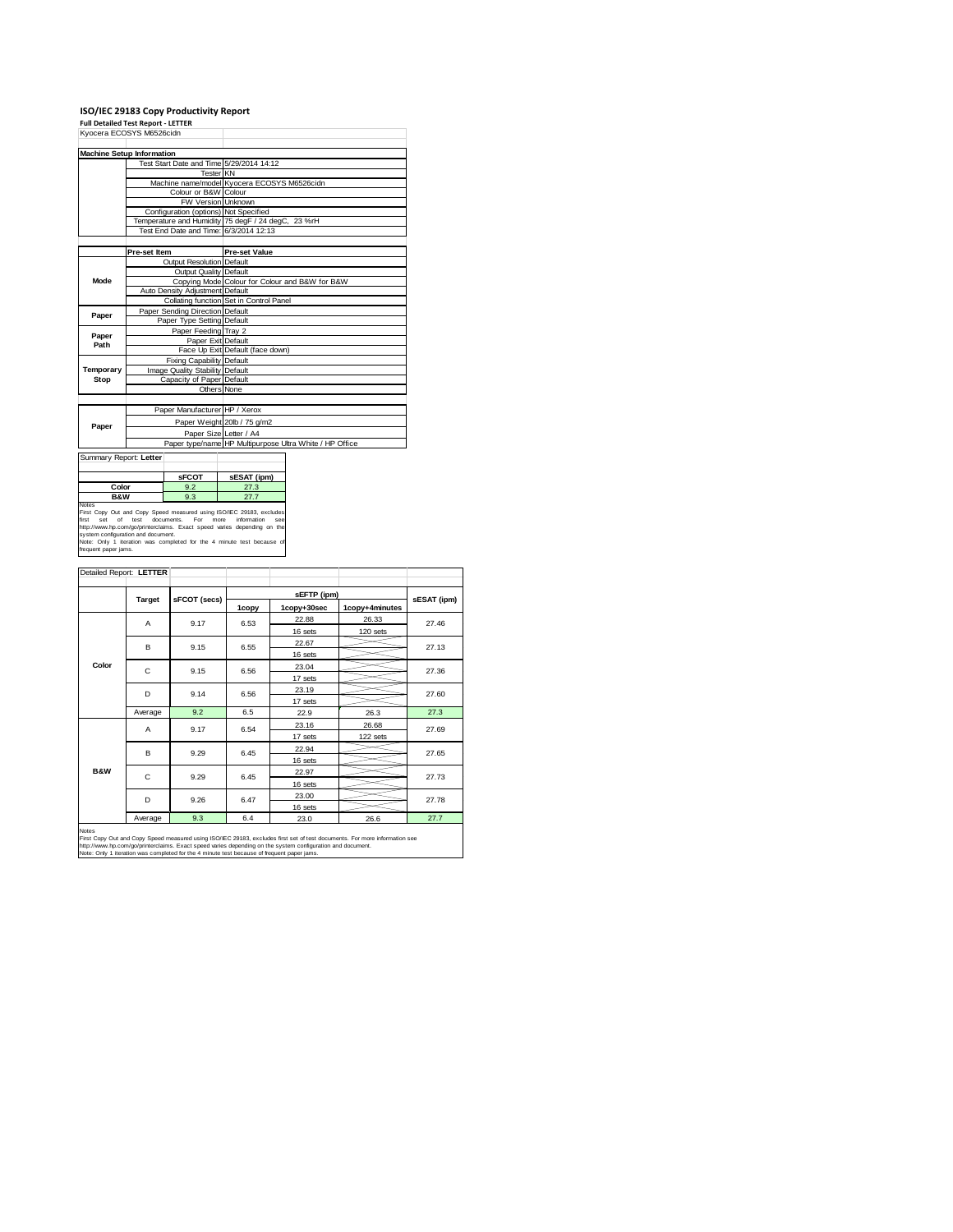### **ISO/IEC 29183 Copy Productivity Report Full Detailed Test Report ‐ A4**

|             | Kvocera ECOSYS M6526cidn                 |                                                         |
|-------------|------------------------------------------|---------------------------------------------------------|
|             | <b>Machine Setup Information</b>         |                                                         |
|             | Test Start Date and Time 5/29/2014 14:12 |                                                         |
|             | <b>Tester</b> KN                         |                                                         |
|             |                                          | Machine name/model Kyocera ECOSYS M6526cidn             |
|             | Colour or B&W Colour                     |                                                         |
|             | FW Version Unknown                       |                                                         |
|             | Configuration (options) Not Specified    |                                                         |
|             |                                          | Temperature and Humidity 75 degF / 24 degC, 23 %rH      |
|             | Test End Date and Time: 6/3/2014 12:13   |                                                         |
|             |                                          |                                                         |
|             | Pre-set Item                             | <b>Pre-set Value</b>                                    |
|             | <b>Output Resolution Default</b>         |                                                         |
|             | Output Quality Default                   |                                                         |
| <b>Mode</b> |                                          | Copying Mode Colour for Colour and B&W for B&W          |
|             | Auto Density Adjustment Default          |                                                         |
|             |                                          | Collating function Set in Control Panel                 |
| Paper       | Paper Sending Direction Default          |                                                         |
|             | Paper Type Setting Default               |                                                         |
| Paper       | Paper Feeding Tray 2                     |                                                         |
| Path        | Paper Exit Default                       |                                                         |
|             |                                          | Face Up Exit Default (face down)                        |
|             | <b>Fixing Capability Default</b>         |                                                         |
| Temporary   | Image Quality Stability Default          |                                                         |
| Stop        | Capacity of Paper Default                |                                                         |
|             | Others None                              |                                                         |
|             |                                          |                                                         |
|             | Paper Manufacturer HP / Xerox            |                                                         |
| Paper       |                                          | Paper Weight 20lb / 75 g/m2                             |
|             | Paper Size Letter / A4                   |                                                         |
|             |                                          | Paper type/name HP Multipurpose Ultra White / HP Office |
|             |                                          |                                                         |

Summary Report: **A4**

|                                                                      | <b>SFCOT</b>      | sESAT (ipm)                |
|----------------------------------------------------------------------|-------------------|----------------------------|
| Colour                                                               | 9.3               | 26.0                       |
| <b>B&amp;W</b>                                                       | 9.4               | 26.2                       |
| <b>Notes</b>                                                         |                   |                            |
| First Copy Out and Copy Speed measured using ISO/IEC 29183, excludes |                   |                            |
| first<br>test<br>nf<br>set                                           | documents.<br>For | information<br>more<br>see |

┶

First Copy Out and Copy Speed measured using ISO/IEC 29183, excludes<br>first set of test documents. For more information see<br>http://www.hp.com/go/printenclaims. Exact speed varies depending on the<br>Note: Only 1 Retation was c

| Detailed Report: A4 |               |              |       |                            |                |             |       |
|---------------------|---------------|--------------|-------|----------------------------|----------------|-------------|-------|
|                     |               |              |       |                            |                |             |       |
|                     | <b>Target</b> | sFCOT (secs) | 1copy | sEFTP (ipm)<br>1copy+30sec | 1copy+4minutes | sESAT (ipm) |       |
|                     | A             | 9.23         | 6.50  | 21.97                      | 25.35          | 26.20       |       |
|                     |               |              |       | 16 sets                    | 114 sets       |             |       |
| Colour              | B             | 9.25         | 6.48  | 21.62                      |                | 26.01       |       |
|                     |               |              |       | 15 sets                    |                |             |       |
|                     | C             |              | 9.27  | 6.46                       | 21.85          |             | 26.01 |
|                     |               |              |       | 16 sets                    |                |             |       |
|                     | D             | 9.23         | 6.49  | 21.95                      |                | 26.15       |       |
|                     |               |              |       | 16 sets                    |                |             |       |
|                     | Average       | 9.3          | 6.4   | 21.8                       | 25.3           | 26.0        |       |
|                     | A             | 9.40         | 6.37  | 21.79                      | 24.99          | 26.34       |       |
|                     |               |              |       | 15 sets                    | $106$ sets     |             |       |
|                     | B             | 9.30         | 6.44  | 22.01                      |                | 26.33       |       |
| <b>B&amp;W</b>      |               |              |       | 16 sets                    |                |             |       |
|                     | C             | 9.39         | 6.38  | 21.78                      |                | 25.99       |       |
|                     |               |              |       | 15 sets                    |                |             |       |
|                     | D             | 9.42         | 6.36  | 22.10<br>16 sets           |                | 26.44       |       |
|                     | Average       | 9.4          | 6.3   | 21.9                       | 24.9           | 26.2        |       |
| <b>Notes</b>        |               |              |       |                            |                |             |       |

Notes<br>First Copy Out and Copy Speed measured using ISO/IEC 29183, excludes first set of test documents. For more information see<br>http://www.bp.com/go/printeclaims. Exact speed varies depending on the system configuration a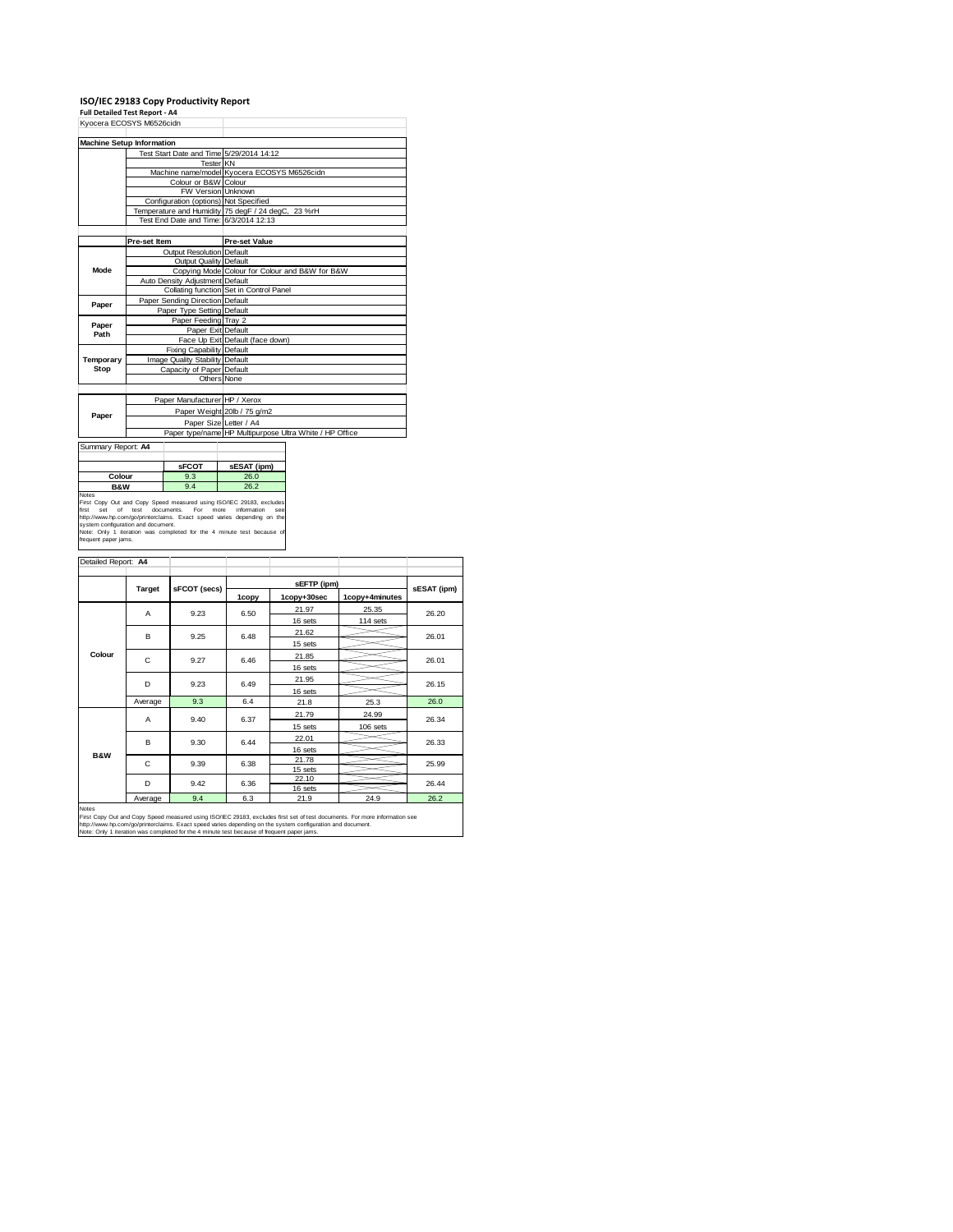### **ISO/IEC 24735 Copy Productivity Report Full Detailed Test Report ‐ LETTER**

| <b>Machine Setup Information</b>         |                                                                 |
|------------------------------------------|-----------------------------------------------------------------|
| Test Start Date and Time 6/16/2014 14:27 |                                                                 |
| <b>Tester</b> KN                         |                                                                 |
|                                          | Machine name/model Kyocera ECOSYS M6526cidn                     |
| Colour or B&W Colour                     |                                                                 |
| <b>FW Version Unknown</b>                |                                                                 |
| Configuration (options) Not Specified    |                                                                 |
|                                          | Temperature and Humidity 77 degF / 25 degC, 32 %rH              |
| Test End Date and Time: 6/16/2014 17:57  |                                                                 |
|                                          |                                                                 |
| Pre-set Item                             | <b>Pre-set Value</b>                                            |
| Output Resolution Default                |                                                                 |
| <b>Output Quality Default</b>            |                                                                 |
| Copying Mode Default                     |                                                                 |
| Auto Density Adjustment Default          |                                                                 |
|                                          | Collating function Activated (if not activated in default mode) |
| Paper Sending Direction Default          |                                                                 |
| Paper Type Setting Default               |                                                                 |
|                                          | Paper Feeding Standard cassette                                 |
|                                          | Paper Exit Standard exit tray                                   |
| Face Up Exit Default                     |                                                                 |
| Fixing Capability Default                |                                                                 |
| Image Quality Stability Default          |                                                                 |
| Capacity of Paper Default                |                                                                 |
|                                          | Others Default                                                  |
|                                          |                                                                 |
| Paper Manufacturer HP / Xerox            |                                                                 |
|                                          | Paper Weight 20lb / 75 g/m2                                     |
| Paper Size Letter / A4                   |                                                                 |
|                                          |                                                                 |

|                         | ISO/IEC 24735 Copy Productivity Report                                                                                                                                                                                         |             |            |                 |                 |                   |
|-------------------------|--------------------------------------------------------------------------------------------------------------------------------------------------------------------------------------------------------------------------------|-------------|------------|-----------------|-----------------|-------------------|
| Detailed Report: LETTER |                                                                                                                                                                                                                                |             |            |                 |                 |                   |
|                         |                                                                                                                                                                                                                                | FSOT (secs) |            | EFTP (ipm)      |                 | ESAT (ipm)        |
|                         | <b>Copying Mode</b>                                                                                                                                                                                                            | 1 set only  | 1 set only | $1$ set + 30sec | $1 set + 4 min$ | $1$ set $+30$ sec |
|                         | 1:1                                                                                                                                                                                                                            | 16.94       | 14.17      | 22.27           | 25.98           | 26.63             |
|                         |                                                                                                                                                                                                                                |             | (1 set)    | 5 sets          | 28 sets         |                   |
| <b>Color Mode</b>       | 1:2                                                                                                                                                                                                                            | 29.20       | 8.20       | 11.06           |                 | 13.82             |
|                         |                                                                                                                                                                                                                                |             | $1$ set)   | 3 sets          |                 |                   |
|                         | 2:2                                                                                                                                                                                                                            | 29.93       | 8.00       | 10.84           |                 | 13.74             |
|                         |                                                                                                                                                                                                                                |             | $1$ set)   | 3 sets          |                 |                   |
|                         | 1:1                                                                                                                                                                                                                            | 15.95       | 15.04      | 23.30           | 26.52           | 27.27             |
|                         |                                                                                                                                                                                                                                |             |            | 5 sets          | 29 sets         |                   |
| <b>B&amp;W</b> mode     | 1:2                                                                                                                                                                                                                            | 28.82       | 8.32       | 11.22           |                 | 13.94             |
|                         |                                                                                                                                                                                                                                |             |            | 3 sets          |                 |                   |
|                         | 2:2                                                                                                                                                                                                                            | 29.45       | 8.14       | 10.98           |                 | 13.90             |
|                         |                                                                                                                                                                                                                                |             |            | 3 sets          |                 |                   |
| <b>Notes</b>            | Processed and the control of the control of the control of the control of the control of the control of the control of the control of the control of the control of the control of the control of the control of the control o |             |            |                 |                 |                   |

Reports located: http://www.hp.com/go/printerclaims Note: Only 1 iteration was completed for the 4 minute test because of frequent paper jams.